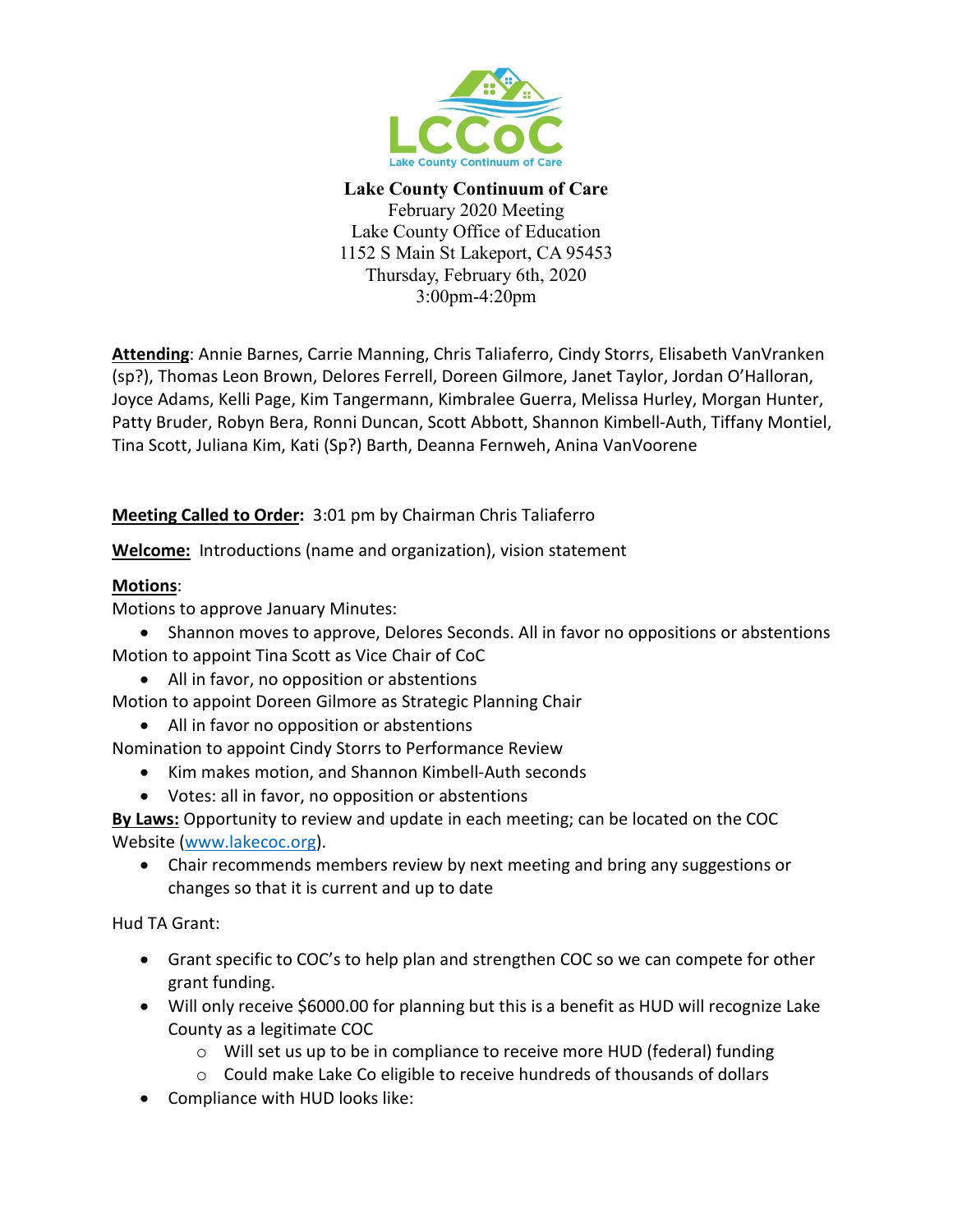

- o Need to have policies and procedures
- o HMIS up and running
- o Coordinated Entry
- Goal would be that by next September our COC could apply for this funding
- NEXT: Currently waiting on HUD to release the TA grant funds

### **CESH Grant Update:**.

- COC Awarded 2019 CESH Grant
- Will be putting out a Notice of Funding Availability for organizations to apply
- Approximately \$250k project

### **CoC Committee Updates: (See attached report summary)**

- PIT:
	- o Chair shares positive sentiments of the event
	- o Pastor Shannon shared data summary report
		- Data: 332 surveys, 43 observations (572 people) higher than last year a little lower than two years ago
		- Jordan O'Halloran has raw data if anyone would like a copy breakdown of data for specific cities; Pastor Shannon provided a summary to COC members
		- **Significant decrease of the number of children being counted-6% from** 20%
		- Double the number of veterans
		- Improved ability to identify specific locations in the data
		- Questions about the fires did not reach all 500+ and not all surveyors completed the last page
			- 177 specifically said they had been displaced because of the fire and 107 identified which specific fire impacted their housing
			- Mendocino Complex is the highest recorded fire impacting housing
			- Increase in length of stay (experiencing homelessness in Lake County) average of 18 years
		- Questions about Foster Care did not ask for specific as to who or how impacted by Foster Care system
		- 1:3 answered "yes" to Diabetes, Heart Disease and Cancer
		- Highest response to Where did you sleep last night: "Place not meant for habitation"- 348 survey recipients
		- Oldest 94, youngest is 5 months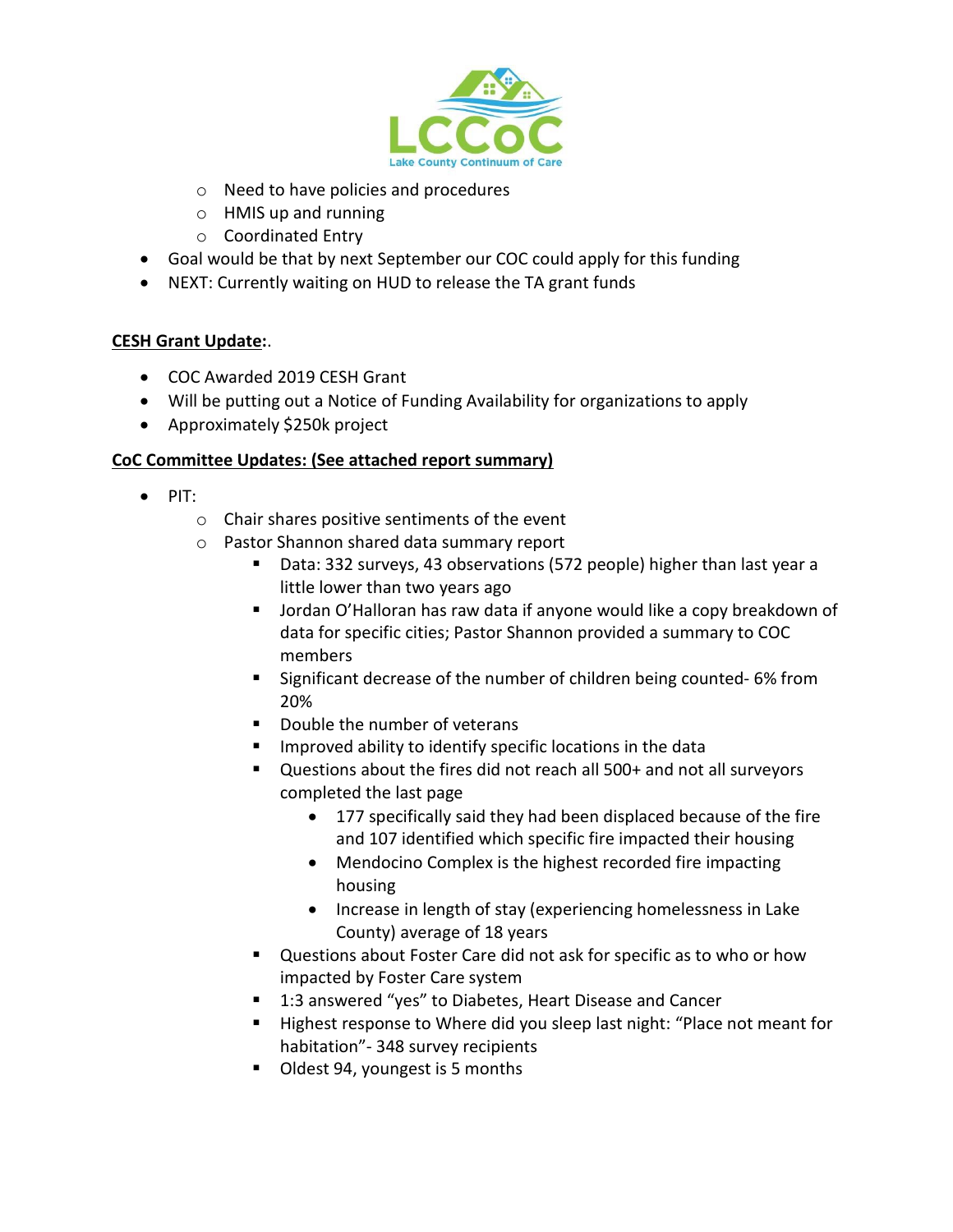

- Partnership Health Data report indicates that 3,370 unduplicated individuals in Lake County are experiencing homelessness; this data is not included in the data submitted to HUD for PIT Count
- Did not receive McKinney-Vinto homeless number which may have impacted how many children experiencing homelessness were captured
- Hospitals and Jails are not included nor are the SUD treatment programs who may still serve people previously experiencing homelessness prior to entering into program and may experience homelessness upon discharge
- Did capture individuals housed by NCO vouchers
- Some data was too difficult to disseminate to capture trends
- Report will be on COC website but for more specific breakdowns request info from Jordan
- Average length of time of individuals surveyed experiencing homelessness is about 4.5 years
- **First time homeless: 182**
- Suggestion to include TBI in data report due to the correlation between TBI and individuals experiencing homelessness
- Passed out over 160 canned goods
- o Lessons learned:
	- Food set up at the sites and before the day of the count
	- More sites (bus stops/hotels/casinos)
	- **People going into the field need to have a check-in system (mapped out** locations)
	- More training than just throughout the bag stuffing day
	- Increased collaboration with law enforcement
	- SPCA of Clearlake was successful vaccination
	- Bus Stops made it difficult to capture all information due to transit schedules
- o Appreciation to Jordan for her hard work, positive attitude. MANY KUDOS!!!!!!
- HMIS:
	- o No new update as of yet
	- o Agencies need to know what they still need to submit to Todd Yokum at LCBHS ■ Can contact him directly at 707-274-9101
	- o Agencies with HMIS project setup forms can be given to Scott Abbott
	- o Need another Privacy training; but need to catch up with the setup of HMIS before we can coordinate another user training
	- $\circ$  Clarity has been paid; some challenges with contracts (language, minor edits) though we are technically without a contract they are still supporting us as we wait for the details to be ironed out
- Strategic Planning: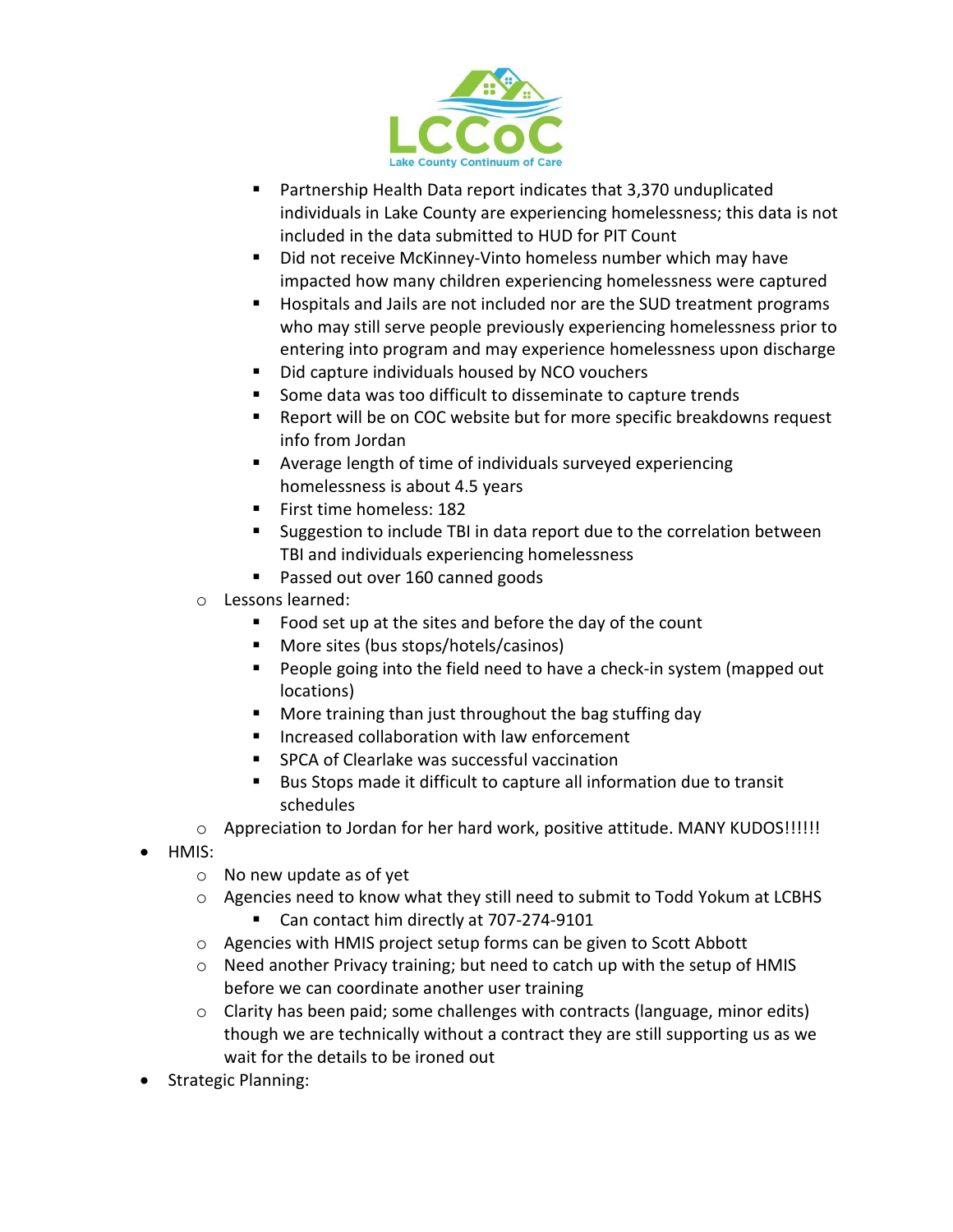

- $\circ$  Had first meeting. Function of the committee is to understand the population of individuals experiencing homelessness, need coordinated entry and prioritization, needs assessments to guide the COC. Utilize data to determine where the highest needs of services and supports are
- o First element was to identify population which the PIT Count has supported
- $\circ$  Need more focused survey to capture information about our community and understand barriers to accessing services. Survey could capture information like:
	- Do you have a phone?
	- $\blacksquare$  How do you communicate within the community?
	- Where do you get your news?
	- Do you have a car?
- o This would be helpful when doing coordinated entry and determining prioritization for program eligibility
- o Would like to get the survey questions developed to present by the next meeting
- $\circ$  Third Wednesday and 3:00 at the NCO Meeting Room (850 Lakeport Blvd) alongside the shopping center where the old bowling alley
- o Executive committee has a phone conference with HUD for some technical assistance around Strategic Planning
- $\circ$  If anyone has any suggestions to add to the survey please contact Doreen Gilmore [\(dgilmore@lakecoe.org\)](mailto:dgilmore@lakecoe.org)
- **Inter-Faith:**
	- $\circ$  Shower trailer anticipated to be repaired tomorrow, as soon as this is confirmed sites will be contacted
- **Program Coordinating Committee Updates:**
	- $\circ$  Kelli brought a stack of needs assessments for individuals 60 and older
	- o Will inform the Area Agency on Aging on the needs of this population to be reported to the state. Would be willing to share this information back to agencies and the COC
	- o Please contact Kelli Page (707) 995-4210, for more surveys. She is willing to pick up
- **NOFA for CESH or HEAP:** 
	- o Scott anticipates funding within the next two weeks
	- o HEAP Recipients: no feedback from first quarter reports; Next report due in March
- **HHAP Grant**: project proposal would be to open the transitional shelter (south and north county)
	- o Suggestion for that south county funding to go to Hope Center
	- $\circ$  City of Clearlake willing to match funds up to 500k for hope center, urgency around finding a match for funding so they can move forward
	- o Application is due next week
	- o Can email Linda Hedstrom lmhedstrom@sbcglobal.net